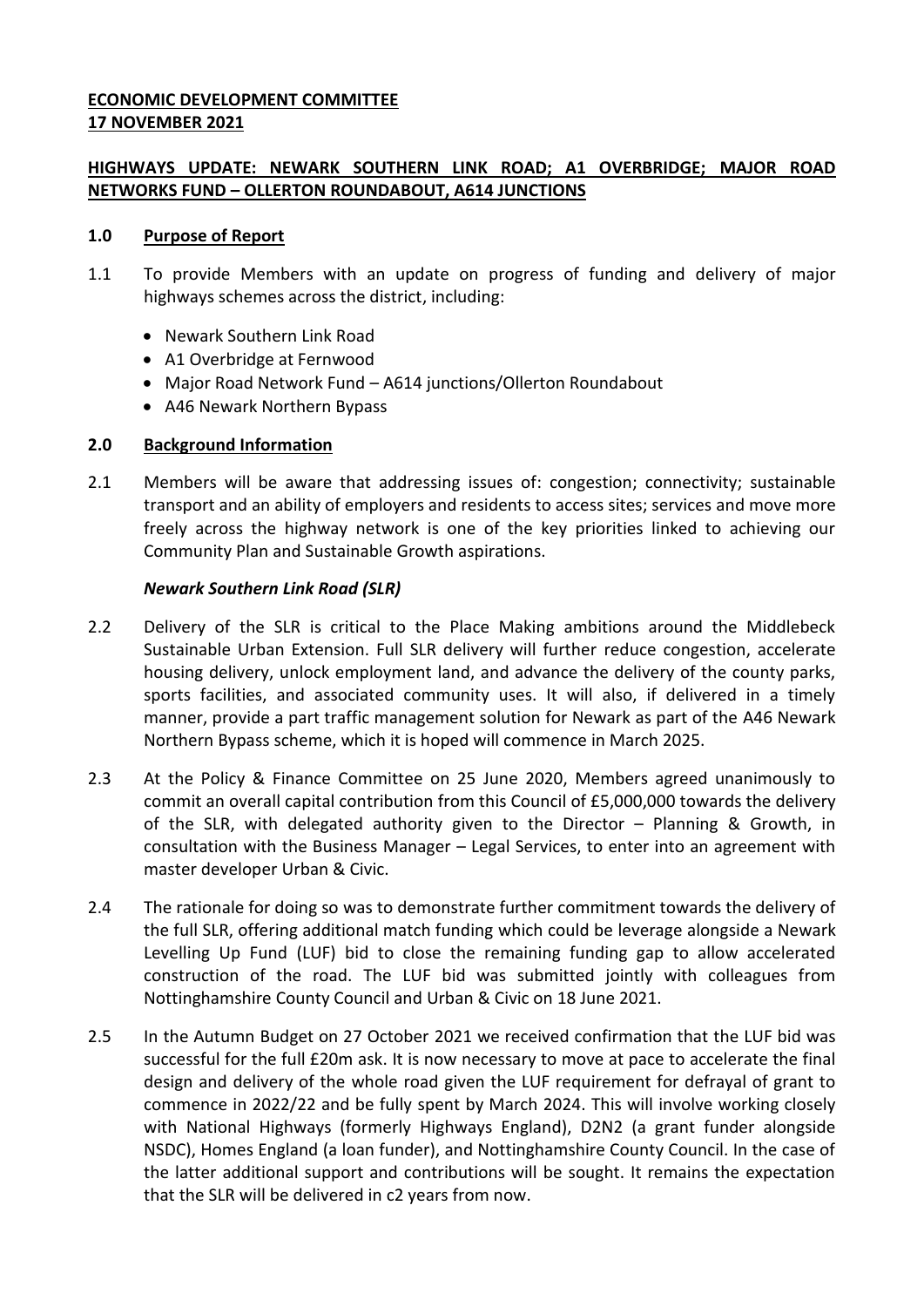2.6 The table below updates funding sources for the SLR, as set out in the LUF bid (exc. adoption costs and fees):

|                                       | Completed                | <b>Remaining SLR (£m)</b> | Combined (£m) |
|---------------------------------------|--------------------------|---------------------------|---------------|
|                                       | Phase 1 SLR (£m)         |                           |               |
| LEP (Public Grant)                    | 1.0                      | 6.0                       | 7.0           |
| NSDC (Public Grant)                   | $\overline{\phantom{0}}$ | 5.0                       | 5.0           |
| <b>U&amp;C (Private Contribution)</b> | 20.7                     | 39.9                      | 60.6          |
| LUF proposal                          | $\overline{\phantom{0}}$ | 20.0                      | 20.0          |
| Total cost to complete the SLR        | 21.7                     | 70.9                      | 92.6          |

2.7 In accordance with the resolutions detailed at the June 2021 meeting the Council and Urban & Civic will shortly conclude a grant agreement to complete the remaining technical approval update works for the A1 and A46 junctions.

### *A1 Overbridge, Fernwood*

- 2.8 In 2017 the Council identified the A1 Overbridge between Balderton and Fernwood as its highest priority project to be delivered via Community Infrastructure Levy (CIL) funding. Work undertaken by the Council, through consultants WYG (now Tetra Tech) investigated the scope of the need and potential options for the structure, specifying a cost estimate of c.£5.6 million. As the 2020 Infrastructure Funding Statement showed, this target figure has been reached, meaning that the Council is in a position to explore delivery options. As such, initial steps were taken, directly instructing National Highways (NH) and their consultant engineers at the time (Kier) to produce a task brief for the proposed bridge.
- 2.9 A Task Brief has now been finalised, albeit this has been held in abeyance pending the end of the Kier contract (in November 2021) with National Highways and commencement of a third party contracting period.
- 2.10 Following spend of an initial £6,000 to prepare the task brief, the next stage is expected to cost around £60,000. Although the timescales for the further stages are yet to be confirmed (subject to instruction), for Members' awareness the following section of this report explains the main tasks involved in each stage, notwithstanding any technical engineering or site specific considerations which may arise. Copies of technical guidance documents can be made available should members wish to view them.
- 2.11 **Optioneering (Stage 1):** This stage primarily involves structures/geotechnical design engineers. A designer will compile a structures options report in accordance with the requirements of the Design Manual for Roads and Bridges (DMRB) that will briefly summarise the development process of each structure proposal, identify significant influences on the form and reasons for rejection of other structural forms. This will build upon the existing feasibility study report and be put into an appropriate format to be presented to NH for review and comments. Additionally, geotechnical engineers will develop a Preliminary Sources Study Report, based on a desktop study and site reconnaissance to explore geotechnical risk and identify areas for investigation. This will be reviewed by NH. Ground investigation surveys should be carried out once the preferred option has been decided. Each option for the structure that is not rejected will be costed to aid in the decision making on a preferred option to take forward to preliminary design.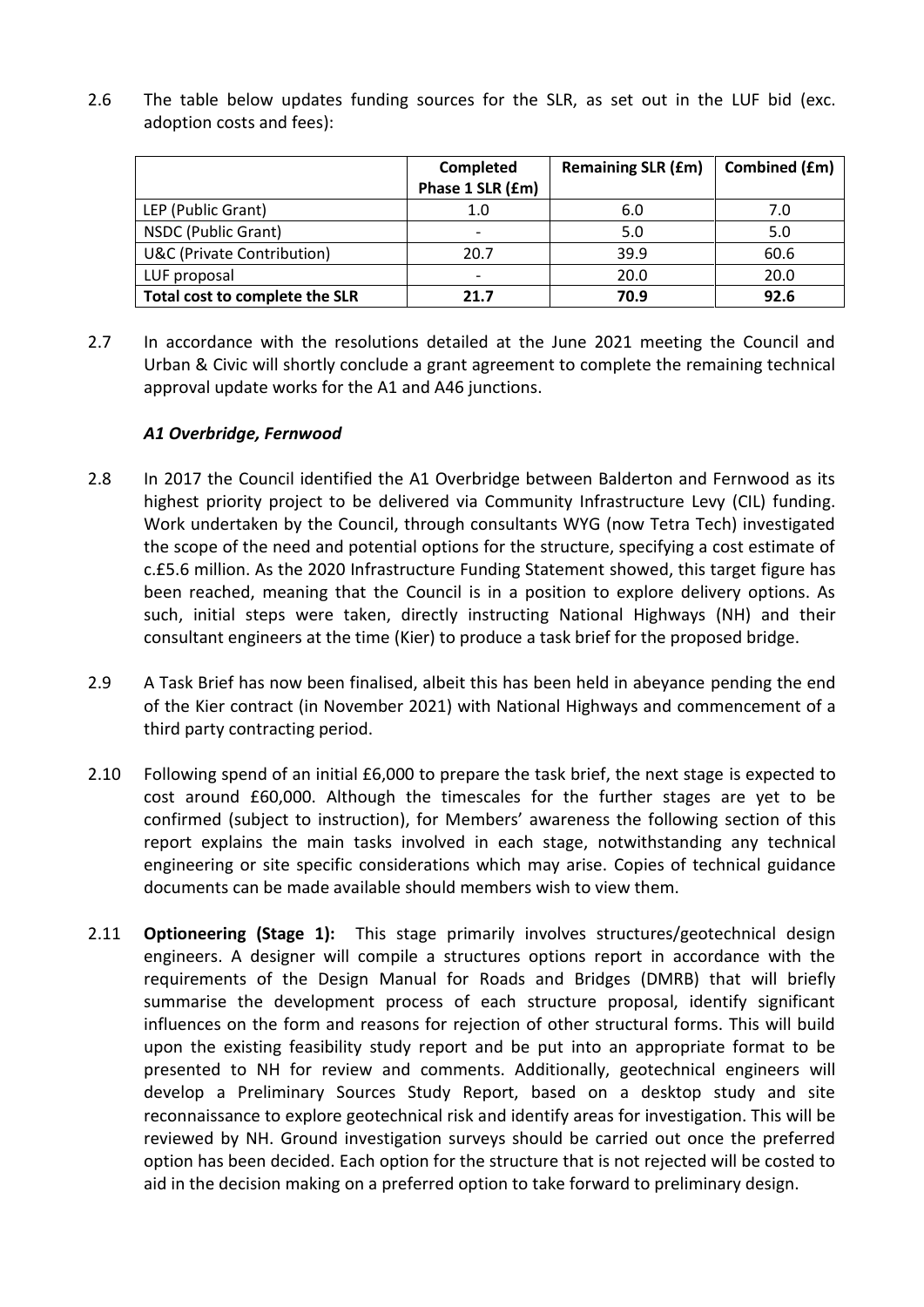- 2.12 **Preliminary Design (Stage 2):** The preferred option will be progressed to preliminary design. Most of the design tasks will commence in this stage, following the relevant consultant's internal design process including but not limited to an Approval in Principle (AIP) to CG 300 Appendix A for NH to review, structural calculations, drawings, road safety audits, environmental assessments, stakeholder collaboration, buildability meeting(s), walking, cycling, horse-riding assessment and review (WCHAR), site visits, technical surveys (including ground investigation), risk assessments, indicative traffic management proposals, draft specification and departures from standard(s) if any. This stage may involve additional design discipline teams, such as the drainage, highways etc. Their level of involvement will depend on the nature of the preferred option. The approval in principle document is the most important task in this stage as this will record the agreed basis and criteria for the detailed design of the highway structure which is to be reviewed by NH's technical approval authority (TAA).
- 2.13 **Detailed Design (Stage 3):** This stage will finalise the design tasks from the preliminary design stage. Stakeholder collaboration and meetings with the contractors will continue. At the end of this stage, the designer will produce and sign a Design and Check Certificate, certifying the design has been carried out with reasonable professional skill and care, signed by qualified engineers.
- 2.14 **Construction:** Once the final design has been approved and costed we will be in a position to push ahead with construction.
- 2.15 In addition to the headline project detailed above, highways works around Fernwood continue in line with trigger points set out in the respective conditions of the associated planning permissions. On 18/10/2021 works commenced to alter the Goldstraw Lane roundabout leading to the Barratt/David Wilson homes site, to the north and east of the existing community. These works are scheduled to take up to four weeks to complete. NSDC Officers are keeping a close eye on progress of highways works in this area through the 'Highways South of Newark Stakeholder Forum'. This meeting is convened quarterly and gives the opportunity for public and private sector stakeholders to share updates and matters of concern. At the last meeting on Monday 18 October, it was agreed that partners would collaborate in producing a public facing timeline to set out what is happening on them local network and when – with a view to supporting effective scheduling and communications, being mindful of the potential for overlap and cumulative effects of work on the SLR and, from 2025+, the A46 Newark Northern Bypass. It will remain the case that whilst needed works to the highway network to accommodate future growth and reduce congestion take place, there will continue to be some disruption, a need for communication, and a way for local representatives to raise concerns and seek mitigation.

### *A614/A6097 Major Road Network*

2.16 The A614/A6097 Major Road Network (MRN) transport package is a key element of Nottinghamshire County Council's strategy to support growth and development within the County. It will enable the highway network to operate more efficiently by reducing congestion at key intersections, improving the predictability of journey times and providing more traffic capacity for future growth.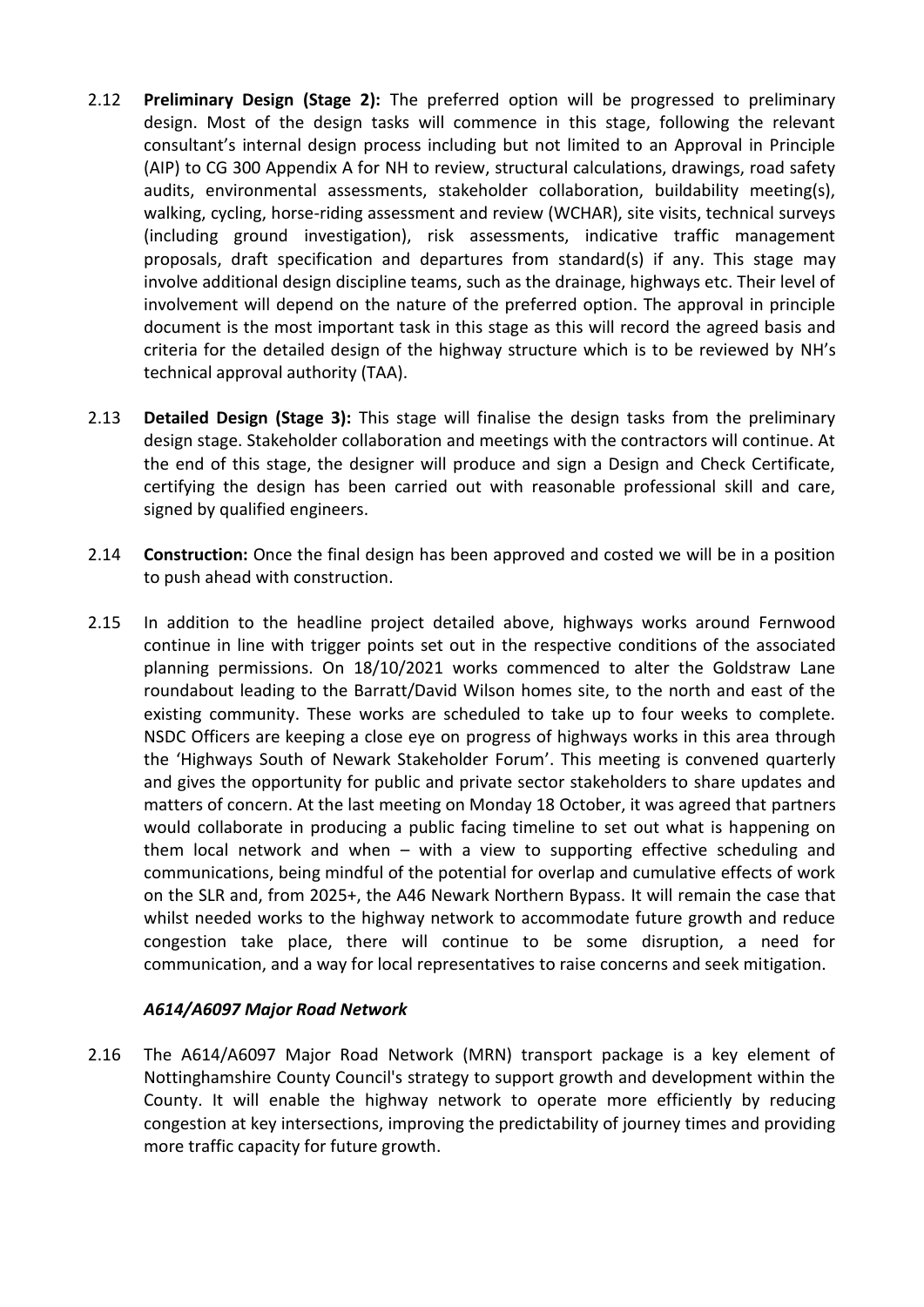- 2.17 In June 2021, the Department for Transport (DfT) confirmed approval of the outline business case that sees £24.4m of funding allocated to NCC for a major scheme to improve the road network along the A614 and A6097 corridor from Ollerton roundabout to East Bridgford. The total scheme costs are estimated at £28.635m for construction, land, preparation and supervision costs associated with the project. Full details of the proposed alterations to each junction are provided below<sup>1</sup>.
- 2.18 NCC's website provides details of the scheme's progress, with ongoing dialogue between counterparts at Officer level. As the project timetable indicates<sup>2</sup>, work is currently underway to prepare the planning process, with NSDC Officers having recently assisted Via EM and consultants AECOM in identifying existing and forthcoming development schemes within a defined 'Zone of Influence', as part of the scoping stage for the Environmental Impact Assessment. The planning application is expected to be submitted in late November. NCC colleagues have advised that a paper is being taken to the County Council's Economic Development and Asset Management Committee on the 2 November, providing an update on progress and key milestone dates will be published in due course.

# *A46 Newark Northern Bypass*

- 2.19 Whilst funding for the A46 RIS2 scheme continues to be reviewed as part of the Government's Spending Review, since the non-statutory period of consultation on the initial route options closed earlier this year, NSDC Officers have continued to work closely with National Highways and other stakeholders, seeking to understand the scope for refining these initial options ahead of a Preferred Route Announcement (PRA), expected late this year or early next year. Although the proposed grade-separation of the Cattlemarket Roundabout is widely supported, some other matters require further work, including for the Farndon end (including the planned new roundabout for the junction with the SLR) and the point at which the new section of road would cross over the A1 and its relationship with both the village of Winthorpe, the Showground and the proposed New Link Business Park (the decision on which was recently deferred by Planning Committee).
- 2.20 The 'Think Again' Winthorpe Residents Group have been very proactive and constructive in their engagement with NH, seeking to identify alternative options that could help reduce/mitigate the perceived impacts on the village. NH have been accommodating of the group's proposals, giving careful consideration to the alternative route and its compatibility with technical design standards. However, until the PRA is published the extent to which it has influenced the process will remain unclear.

# **3.0 Proposals**

<u>.</u>

3.1 Officers will continue to keep Members informed on progress of the above schemes and any options for consideration, subject to forthcoming announcements. With respect to the Newark Southern Link Road (SLR) it is proposed that Members welcome receipt of the £20m LUF grant and recommend to the Policy & Finance Committee that authority to enter into a Grant Agreement with Urban & Civic, subject to any LUF conditions and contingent upon full delivery of the SLR.

<sup>1</sup> <https://www.nottinghamshire.gov.uk/transport/roads/a614/a614-junction-improvements>

<sup>&</sup>lt;sup>2</sup> <https://www.nottinghamshire.gov.uk/transport/roads/a614/about-the-a614a6097-major-road-network>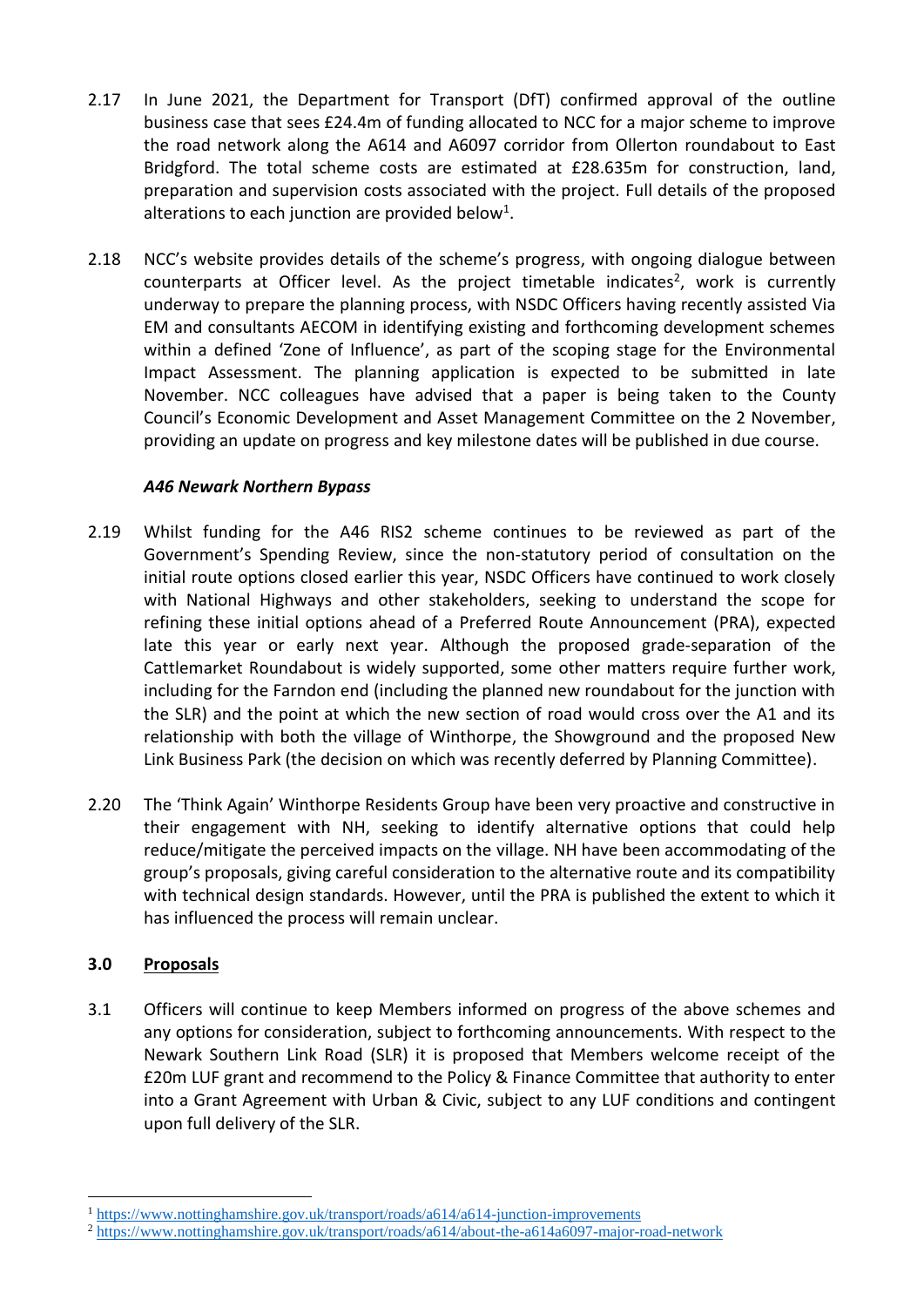### **4.0 Equalities Implications**

4.1 For both Newark SLR and the A1 Overbridge, design and operational equality considerations are addressed by the approval processes for each of the highway authorities involved.

#### **5.0 Digital Implications**

5.1 The digital implications of the above programmes primarily relate to communication announcements and of opportunities to engage in public consultation. Officers will accordingly be steered by the Communications Team in order to maximise engagement at the local level and in communicating the news of potential disruption during the construction phases.

### **6.0 Financial Implications FIN21-22/704**

6.1 Southern Link Road: The capital programme currently has a budget of £12.000m allocated. This is illustrated in the table below.

|                        | <b>Actuals Prior</b><br>Years | 2021-22   | 2022-23   | <b>Total Budgets</b> |
|------------------------|-------------------------------|-----------|-----------|----------------------|
| <b>Budgets/Actuals</b> | 1,000,000                     | 2,000,000 | 9,000,000 | 12,000,000           |
| <b>Funding Grants</b>  |                               |           |           |                      |
| <b>LEP</b>             | 1,000,000                     |           | 6,000,000 | 7,000,000            |
| <b>NSDC</b>            |                               |           |           |                      |
| <b>Growth Point</b>    |                               |           | 2,114,779 | 2,114,779            |
| <b>NSDC RCCO</b>       |                               | 2,000,000 | 500,000   | 2,500,000            |
| <b>NSDC Borrowing</b>  |                               |           | 385,221   | 385,221              |
| <b>Total Funding</b>   | 1,000,000                     | 2,000,000 | 9,000,000 | 12,000,000           |

NSDC has made a funding commitment of £5.000m towards the project. With the other additional funding of £7.000m coming from the LEP. To date £1.000m has been incurred in terms of costs in design works with Urban and Civic.

In addition to this NSDC and NCC had a successful bid of £20m approved for Levelling Up Funding on the  $27<sup>th</sup>$  October 2021. This will be added to the capital programme at the next P&F following updates on profiling of budget. The grant has to be spent by March 2024.

This means that the project will have a total envelope of £31.0m remaining for the project. Total costs are currently estimated at £70.9m leaving £39.9m to be made up by Urban and Civic (private contribution). Discussions to secure the £39.9m are at an advanced stage, we are currently awaiting confirmation.

6.2 A1 Overbridge: The capital programme currently has an allocation of £5.6m funded 100% from Community Investment levy (CIL). Spend this financial year is estimated at £60k to progress with the design. With the majority of spend now planned with 22/23.